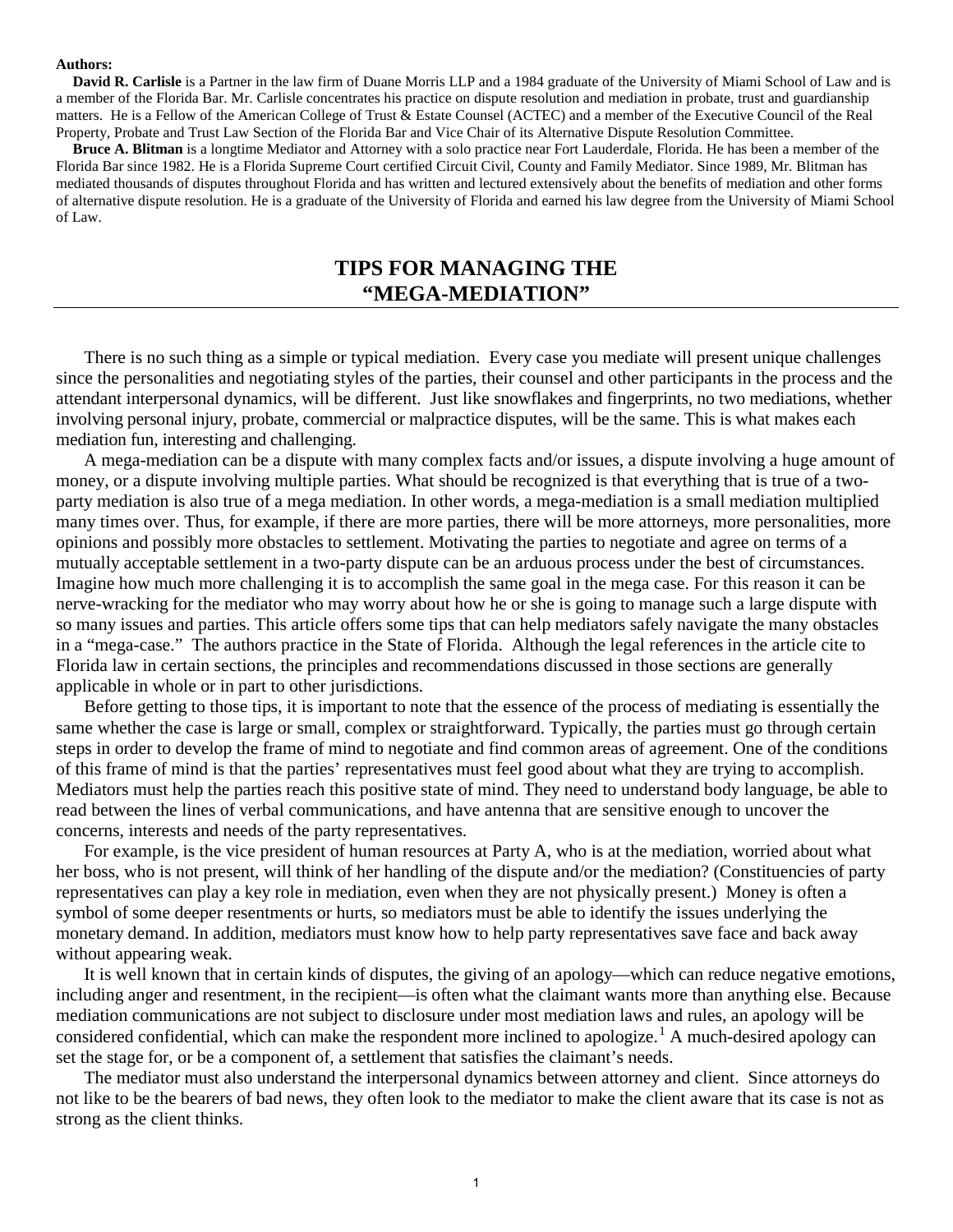Attorneys who are not experienced in mediation may expect to speak for their clients in the joint and private mediation sessions. Mediators, however, consider participation of the party representatives to be essential in mediation and they must know techniques to involve them in the process.

Next we provide some practical guidance to help mediators safely navigate through the many obstacles presented when mediating the "mega-case."

### **1. DON'T PANIC**

Mediating a mega-mediation can be scary. What you need to know is that the role of a mediator is essentially the same as in a two party mediation, except that you will be dealing with many more people and personalities. You have a skill that you can count on, just like you can count on knowing how to swim, whether you are in a swimming pool or the deepest waters of the Marianas Trench, the deepest point in the Pacific Ocean. In the classic movie "Hoosiers" there is a wonderful scene in which an underdog basketball team arrives at the huge arena in which the Indiana state championship game is to be played. Gene Hackman plays the coach and he asks the players, who are clearly awed by the cavernous arena, to measure the height of the basket from the floor to its rim and the distance from the free throw line to the basket. The players are relieved to learn that these dimensions are the same as those in their small gymnasium back home. It is important not to panic because panic can cause a person to "choke" which does not lead to a good solution.

## **2. LOGISTICS ARE CRITICALLY IMPORTANT**

Organization of the mediation session is essential. Attention must be paid to every detail. The who what where when and why questions that make up a well-written news story, can help you accomplish this:

- (a) "Who?" refers to who will be participating in this mediation session? You must know the names of everyone who will be attending the mediation, including the party representatives, the parties' attorneys, and insurer representatives. Before the session you should have a joint conference call with the case manager and the attorneys. In most mega-cases you should contact the attorneys directly, introduce yourself to the attorneys and their legal assistants, and ask for their assistance in identifying all of the "players", including which parties they represent and any other people who will be—or should be—participating in the mediation process. This information will also help you determine where the mediation conference will need to be held. This is a critical initial step because it may not be immediately obvious that you are being asked to conduct a "mega-mediation". Beware of pleading captions that use the catch-all "et al." It might be shorthand for the involvement of many more parties than is initially apparent. This is also important in determining who will be bound by the mediation settlement agreement, as well as the existence of others who are not represented at the mediation but may be impacted by the result. Minors, persons under a disability and heirs are just a few examples of persons whose interests may be impacted but are not represented at the mediation conference.
- (b) "What?": In order to effectively mediate any case, it is important that the mediator ascertain answers to the following questions:
	- (1) What is this case about from the party's perspective?;
	- (2) What are the issues of each party?;
	- (3) What are the (hidden) agendas of each party?;
	- (4) What does each party really want out of this process?;
	- (5) What issues do the parties have in common?; and
	- (6) What interests do the parties have in common? In the multiple party mediation, in which there will be so many disparate answers to these questions, it is especially important that mediators begin the quest to learn the answers to these questions as soon as possible.
- (c) "When?": Determining when the mediation conference will be held can be an especially vexing challenge when mediators are attempting to coordinate the hectic calendars of many busy attorneys, parties and other interested participants. Be patient and persistent. If you attempt to do this yourself, you will get to know the attorneys' legal assistants, paralegals and other support staff quite well, which can also facilitate the mediator's understanding of the case. Always be pleasant, polite and professional during these conversations.
- (d) "Where?": The location of the mediation conference will be determined by the number of people who will be participating in the mediation process. You must honestly assess whether your mediation facilities can comfortably accommodate all of the people who will be coming to the mediation. Is your main conference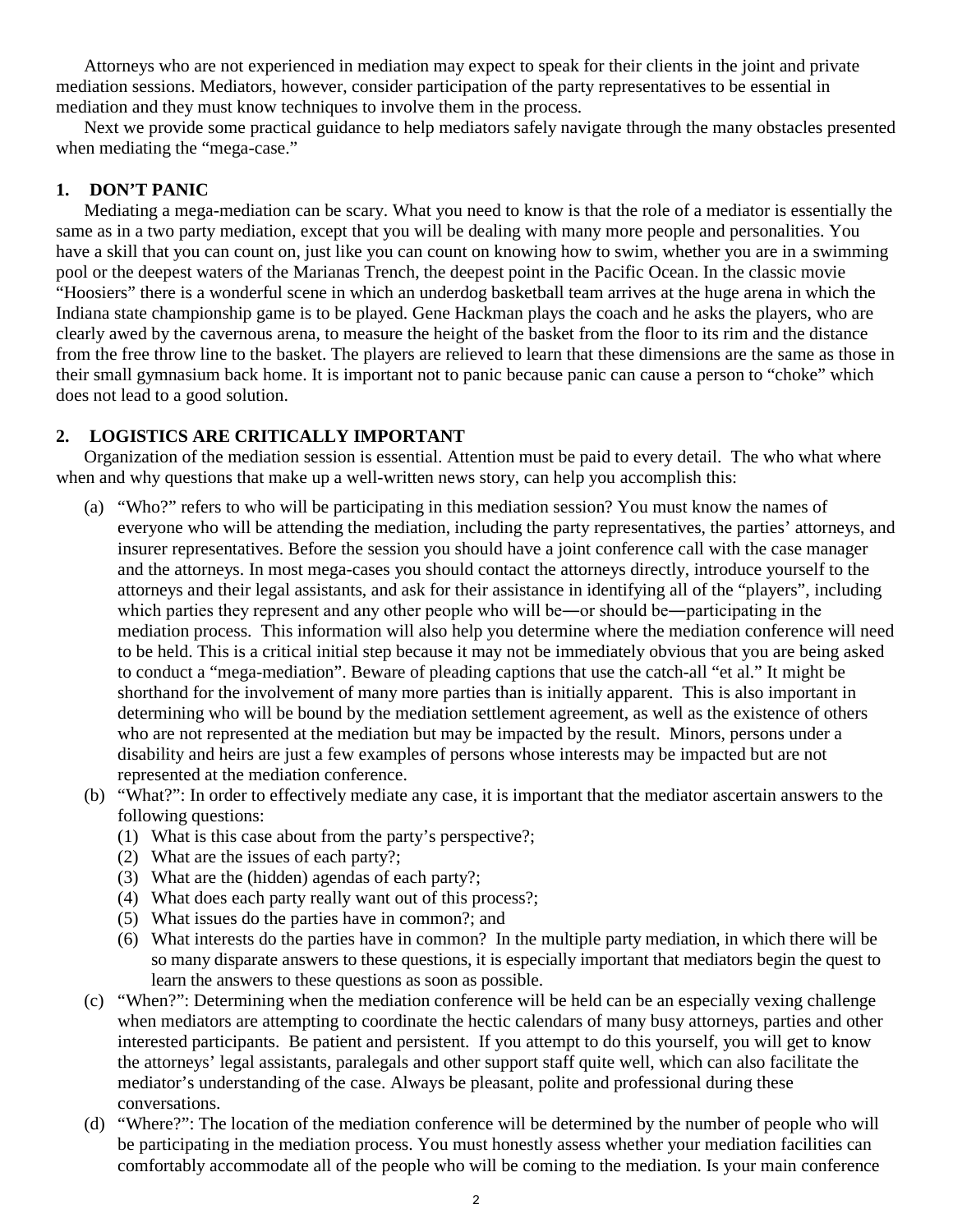room large enough to comfortably seat all of your guests for an opening joint session? Will you have enough "break out" rooms in which you will be able to conduct private meetings with different parties and their counsel and representatives? Are your walls sufficiently thick and insulated so that parties will not be able to "listen" to private conversations in adjacent rooms? Can your facilities physically accommodate the special needs of any individuals who will be attending? As the mediator you are also the "host" and you should be concerned about the comfort and welfare of all of your "guests" throughout the duration of your mediation process. It is best that mediators carefully review these considerations well in advance of the scheduled mediation conference. Learning that your facilities are inadequate to meet the needs of your guests on the day of the mediation conference may have disastrous consequences. As the late Karl Malden used to caution at the end of those old commercials for travelers checks: "don't let this happen to you." In the event you determine that you will need to schedule the mediation for another location, it is imperative that this matter be discussed with the parties' counsel as soon as possible to explore options for alternative venues. Perhaps they can suggest a hotel which will have rooms with ample space for joint sessions and multiple "breakout" rooms for the different parties, their counsel and representatives, as well as restaurants and recreational facilities for parties when they are not actively engaged in discussions with the mediator or other participants. As always, the specific arrangements surrounding the selection of the hotel and responsibility for paying for the use of the facility must be discussed with and agreed upon by the parties and their counsel well in advance of the mediation process, and should be included in the mediator's engagement letter. Selecting an alternate site for the mediation impacts the mediator's control over the mediation environment. If you are mediating in an executive suite or a hotel that is being used by members of the public during the time you are conducting your mediation conference, please pay special attention to protecting the parties' privacy and the confidentiality and integrity of the mediation process. Make sure that the hotel does not reserve rooms prominently featuring the names of the parties. Similarly, please remember that the "walls have ears" so it is important that private business and discussions not be held in public areas like restaurants, lobbies and restrooms.

- (e) "How?": There are two very important questions which must be answered long before the date of the mediation conference:
	- (1) "How long will the mediation conference last?" and
	- (2) "How will the parties be appearing at the mediation conference?" It can take a long time to discuss and understand the interests, needs, motivations and concerns of multiple parties, attorneys and representatives. It is essential that an appropriate amount of time be set aside for this important process so that the mediator and the parties will have sufficient time to voice their positions and listen to one another. Since the mediation conference provides a unique opportunity for all of the parties and decision makers to sit down in one place at the same time, it is essential that "attention must be paid" to everyone. Although mediation is a voluntary process in which no one can be compelled to remain against their will, it is extremely important that everyone understands how much time has been allocated for the mediation conference and that they make a commitment to being actively engaged in the mediation process for its duration. Similarly, mediators should contact the parties' attorneys well in advance of a scheduled mediation conference to confirm their participation in the mediation process and also to make sure that the parties' representatives with "full settlement authority" as required by the new provisions of Rule 1.730 of the Florida Rules of Civil Procedure, if applicable, will be attending the mediation conference.[2](#page--1-1) In the event the parties and their counsel have consented to the appearance of a party representative by teleconference or excused the appearance of a party altogether, this should be confirmed in writing and shared with everyone well in advance of a scheduled mediation conference.[3](#page--1-2) In the absence of the parties' stipulation waiving the appearance of a party or a court order excusing same, the failure of a party with full settlement authority to appear can be treated as a non-appearance, which could subject that party to the imposition of sanctions by the court. As a practical matter, this could effectively shut down a mediation process in which many busy professionals from throughout the state, country or beyond had cleared their busy schedules just for this important event. The chances of them agreeing to do so again are likely to be slim and none.

#### **3. CONFIRM, CONFIRM, CONFIRM**

Confirm the date, time and location for the mediation conference with everyone multiple times. Make sure everyone knows where they are supposed to be and when. If the mediation conference is not at your office, make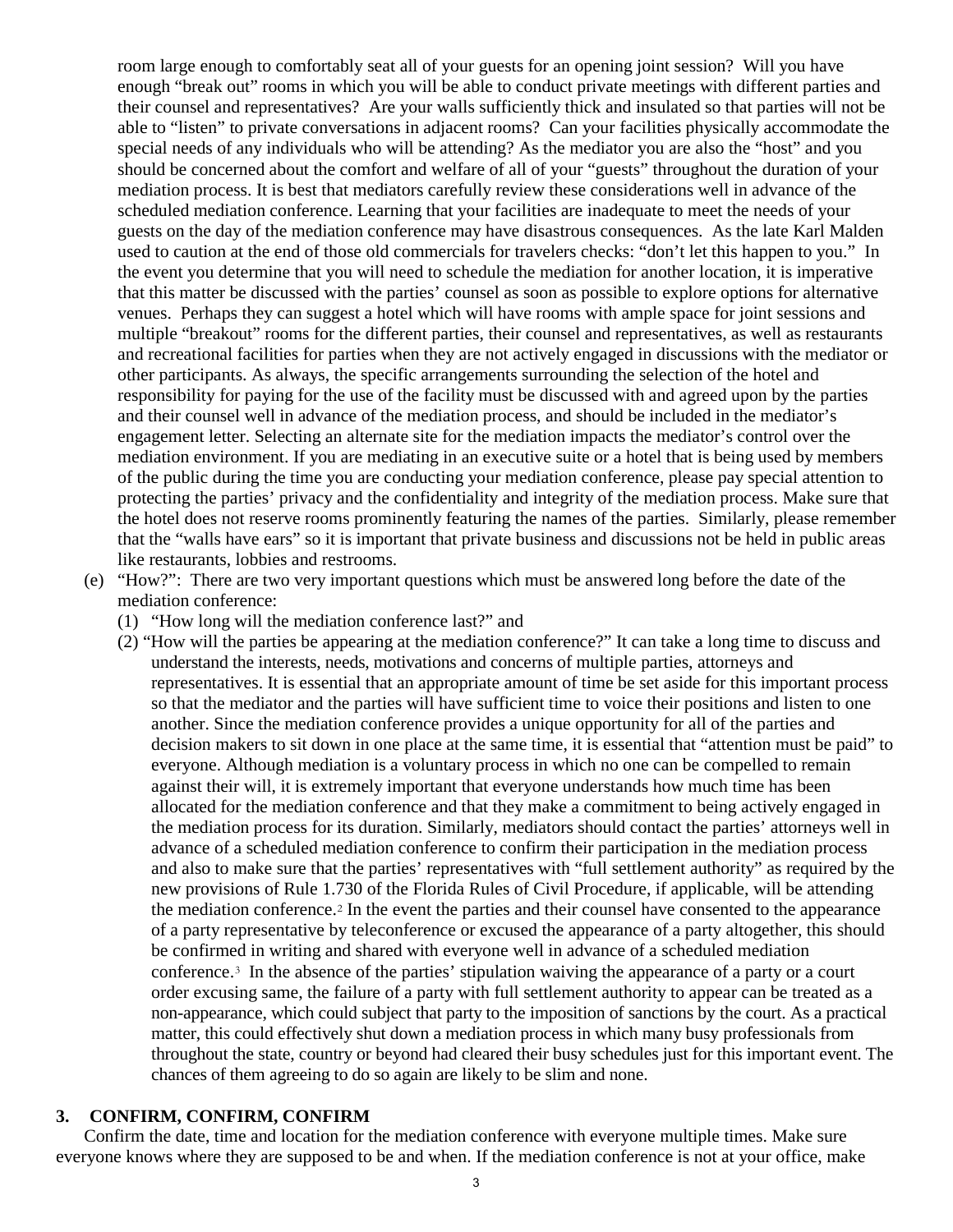sure that you and everyone else has current and accurate directions to the locations so that they know how to get to this destination. Don't rely exclusively on GPS navigation systems. Do not leave anything to chance. You want to make sure that everyone arrives punctually for this important appointment and at the same place.

## **4. CREATE A "SCORECARD" FOR ALL OF THE PLAYERS**

In the multiple-party mediation, it can be extremely difficult to keep track of all of the participants without a scorecard. Create a list which contains the names of all of the attorneys together with the names of their clients and their representatives with full settlement authority. If possible, try to obtain a cell phone number for each of these participants as well as an e-mail address, in the event that you need to contact them if there is an emergency or if you need to speak with them during the mediation process when the participants are scattered throughout the mediation facility. In a case involving many parties, lawyers and representatives, create your own name cards so that you and everyone else will know the names of the participants. It is helpful to learn the names of all of the participants and to refer to them by name throughout the mediation process.

### **5. BE A PROFESSIONAL**

Be on time! Demonstrate to the participants your commitment to the process and to them by being punctual. It is your privilege to serve as their mediator. Don't ever make the parties wait for you.

### **6. THE IMPORTANCE OF MEDIATION SUMMARIES**

In the multiple-party mediation, case summaries can be extremely helpful to the mediator as well as the parties and their lawyers. This is an excellent way for mediators to learn about the case and understand the parties' interests and positions. It provides the mediator with valuable context for the dispute and provides valuable background information. The drafting of a mediation summary also allows the attorneys to focus on the case and articulate the client's perspective on the subject dispute. A review of multiple mediation summaries will also help the mediator identify areas of agreement and commonality between the participants. If an attorney does not want to provide a mediation summary, mediators may request a copy of pertinent pleadings and memorandum of law that have already been filed in the case. Attorneys should be encouraged to provide mediation summaries.[4](#page--1-3) A thorough mediation summary not only prepares the mediator, but also prepares the lawyer for mediation. Sometimes, an attorney who chooses to send the pleadings instead of a summary may not be truly prepared to mediate. Likewise, the bare pleadings do not inform the mediator of any emotional or non-economic drivers or impediments to settlement. Where are the parties in the process? Are they at the pleading stage or on the eve of trial? Have they engaged in discovery? Sometimes the biggest impediment to settlement is that the parties have not learned enough about the strengths and weaknesses of their case to properly evaluate settlement. It is appropriate for mediators to charge the parties for time expended in reviewing these summaries as the reading of the summaries will enhance the mediator's understanding of the case. However, the mediator's compensation for such services must be clearly spelled out in the mediator's engagement letter to the parties and their counsel.

### **7. CONSIDER USING PRE-MEDIATION PRIVATE SESSIONS**

In a multiple party mediation, mediators should consider, only with the permission of the parties and their counsel, meeting privately with the parties and their counsel, if any, prior to the scheduled mediation conference for the purpose of understanding the history of negotiations (if any) between the parties and learning more about the dispute. Similarly, with the permission of the parties and their counsel, mediators should also consider the use of telephone conversations with the parties and counsel for the purpose of understanding their issues, conference calls with only the attorneys to discuss potential ways to structure the upcoming mediation conference as well as conducting private telephone conversations with the parties' attorneys to explore approaches that might best facilitate a successful outcome to the dispute. In a mega-mediation, such pre-mediation caucusing can be invaluable in learning the issues and the needs of the parties. It is also a time saver when the day arrives for plenary mediation. The mediator should stress to the attorneys and to the parties that such pre-mediation caucuses are part of the mediation process and therefore clothed with the same confidentiality as the plenary session.[5](#page--1-4) While mediators may also charge for these services, the specific terms of the mediator's compensation for providing these services must again be clearly enumerated in the mediator's engagement letter to the parties and their counsel.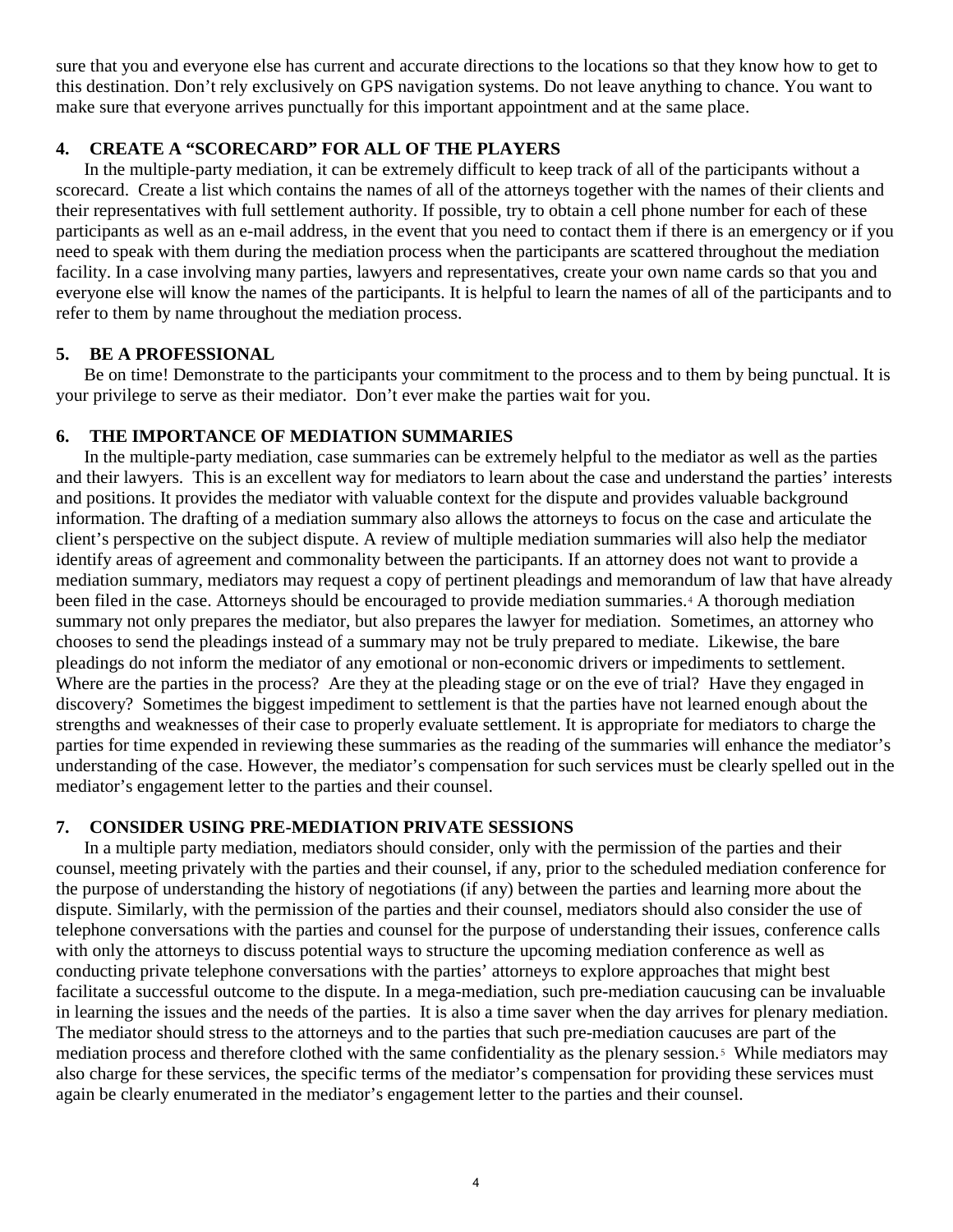#### **8. ENGAGE ALL PARTICIPANTS IN THE MEDIATION PROCESS**

A popular performer on the old "Ed Sullivan Show" was a juggler. During his act, he would slowly spin a long line of dishes that were carefully balanced on their sticks. He would meticulously get each plate spinning. As he reached the end of the line, the first dishes began to slow down and wobble precariously, on the verge of falling and shattering on the floor. However, the juggler had an amazing ability to keep all of the plates spinning, paying enough attention to each of them so that they avoided disaster. Mediators in multiple party cases must possess this same talent. Mediators must keep all of these different people interested, involved and actively engaged in the entire mediation process. Mediators must strive to make all of the parties, their attorneys and their representatives feel as if they are active participants, and that their interests and concerns are not being neglected or ignored. One way of accomplishing this is to "bundle" parties with like interests together for joint private caucus. Of course, this must be done only with the approval of all of the parties and their attorneys in advance. Care should be taken to emphasize that such joint sessions are confidential and that any party who desires a private caucus with the mediator will be accommodated. This helps streamline and simplify the mediation process for all concerned.

### **9. SCHEDULING APPROPRIATE AMOUNTS OF TIME WITH PARTICIPANTS, ATTORNEYS AND REPRESENTATIVES**

In the multiple party mediation, mediators should consider developing a schedule which designates certain times for the mediator to meet with some of the parties and their counsel, and other times for the mediator to meet with other parties, counsel and representatives. These times can be discussed, scheduled and posted for all of the participants to see. This enables the parties to know when they will need to be available to meet with the mediator and when they can use the remaining time for other activities, whether meeting with other participants, relaxing or conducting other activities. The parties will not all require the same amount of time to meet with the mediator, but it is important that they all feel as if they are involved in the process. During a multiple party case, it can be challenging for the mediator to find the time to meet with everyone. Sometimes, parties may go many hours or even days without ever speaking with the mediator. If parties feel that they are being ignored by the mediator, it is difficult for them to be receptive to the mediation process and the potential resolutions that may be generated by the other participants.

#### **10. SIMPLIFY, SIMPLIFY, SIMPLIFY**

When in doubt, mediators should try to break down and simplify the dispute. It is often helpful to meet with all of the defendants together at the same time in a private session and get a sense of how they interact with each other. Are they all united or do any of them seem to want to make separate deals? Afterwards, the mediator may consider meeting separately with each of the defendants (even if only briefly) or a group of defendants (even if only briefly) to explore their commonality of interests and goals. Sometimes, they may be very united in their interests. Sometimes, they may be very polarized in their views. The mediator should always strive to simplify the case and identify the issues, interests and concerns of the parties. A veteran mediator once suggested that mediators must "peel away the layers of the onion" to get to the real heart of the dispute. Henry David Thoreau eloquently stated: "Simplify. Simplify. Simplify."

#### **11. CONSIDER THE USE OF CO-MEDIATION**

Sometimes, depending upon the size and complexity of the dispute, mediators may suggest to the parties and their counsel the possibility of using a team approach to mediation. This is frequently used in family mediation, in which one mediator (usually a mental health professional with expertise in managing emotional issues) focuses on the psychological aspects of the dispute and the other mediator (usually an attorney) addresses the legal elements of the dispute. A multiple party case may warrant the investment of two dispute resolution professionals in the same case. However, the mediator should never retain the services of a second "co-mediator" without the permission of the parties and their counsel. Similarly, the terms of this co-mediation partnership must be clearly enumerated in the mediators' engagement letter and clearly understood by all of the participants.

#### **12. MEDIATOR'S COMPENSATION**

As has been mentioned several times in this article, the terms of the mediator's engagement must be clearly spelled out in the mediator's engagement letter. The challenges of mediating a multiple party case may be exponentially greater than those of mediating the more typical "two party" case. Accordingly, mediators should carefully consider how much they should charge for their services in such a case. Mediators should also consider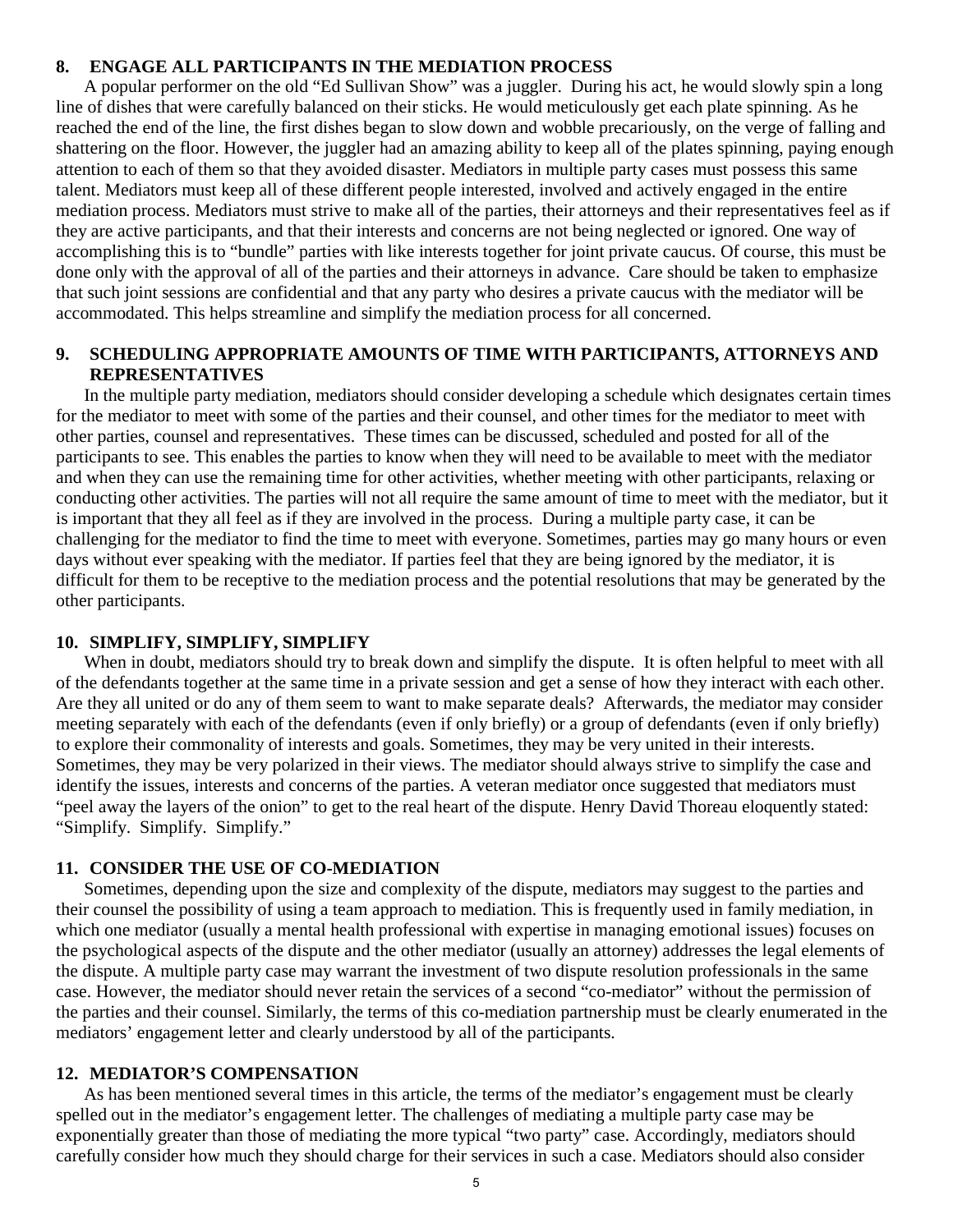whom they will be billing for their mediation services: will they bill each individual party named the same fractional amount for their services? or will they divide the bill by the number of attorneys representing the various parties in the case? or in some other way that is agreed upon by the parties? It is important that this be addressed well before the mediation conference so there is no confusion and so that it can be clearly enumerated in the mediator's engagement letter. Similarly, if the mediator is going to request a retainer deposit from the parties before the mediation, the amount requested from each party and the date by which it should be paid should also be spelled out in this agreement. When in doubt, spell it out.

## **13. BASIC HOSPITALITY**

Mediators should strive to be the consummate hosts. Throughout the mediation sessions, remain sensitive to the comfort of your guests. If the mediation is held in your offices, refreshments such as water, coffee, tea, soft drinks and snacks should be readily available and plentiful. In some instances, it may be appropriate to provide lunches and dinners for all of the participants. Sometimes, depending upon the circumstances, the ceremonial act of "breaking bread" with one another can be a powerful and effective way for parties to bridge their differences and come to resolution. At other times, the parties may need to take periodic breaks so they can meet privately and strategize with their counsel and representatives. In multiple party mediations, there is often a great deal of "down time," in which the parties are simply waiting to meet with the mediator. Providing magazines, newspapers, board games and even a deck of cards can sometimes keep the parties entertained and occupied while they are waiting for their time with the mediator. Check in with the parties periodically to see if they need anything and let them know you have not forgotten about them. Let them know how you are progressing with the mediation process. Common courtesy and gracious hospitality will help the participants feel welcome and valued throughout an arduous mediation process.

### **14. PAY ATTENTION**

As mediators, we must always be aware of what's going on around us during the entire mediation process. Be sensitive to the dynamics between all of the participants. Are there certain groups of parties, attorneys and representatives who seem to cluster around each other? Are there other factions which seem to have distanced themselves from the other participants or have other groups seemed to have consciously (or unconsciously) separated from them? How do the parties speak to one another? Are they civil or is there disdain between them and their representatives? Where do the participants position themselves when they are seated at the mediation table for the initial joint session? Are they sitting closer to the mediator or are they sitting as far away from the "action" as possible as if in a hurry to exit? Sometimes, but not always, this may suggest how much they may be willing to contribute to any settlement proposal. Do some parties and their representatives seem to speak a disproportionate amount of the time? Sometimes, but not always, it may seem like the parties with the most to say may have the most to contribute to a resolution. However, at other times it may seem like the parties' desire to contribute is inversely proportional to how much they have to say! It will be up to you to figure out what all of this means. As stated previously, every case will be different

## **15. USE INITIAL MEDIATION TO ESTABLISH A STRUCTURE/FRAMEWORK FOR FUTURE SESSIONS**

Sometimes, it may take more than one mediation session in order for the parties to resolve their disputes. Use the initial mediation as a foundation for future sessions. Depending upon the circumstances, you may need to schedule separate sessions with different groups of parties who have different interests so that other groups of parties are not just waiting around impatiently. Encourage the parties by focusing on the progress they have made during their session. Remind them that not every case will be settled at the first mediation session. Explain to them that it often takes time for the "seeds of settlement" to germinate. At the conclusion of your mediation session, gather all of the participants and review with them what was accomplished during your time together and what work still needs to be done. In the event that the parties agree to participate in future mediation sessions, give the parties "homework assignments" so they know what they will need to do in order to prepare for their next sessions. Ask them about such things as:

- (a) Expert reports from doctors, economists, etc.;
- (b) Production of records and documents such as tax returns;
- (c) Whether the parties can agree to an expert whose opinion will be dispositive of a certain issue (for example, an appraiser for a home or business in a dispute involving the value of property or tax ramifications of certain settlement structures); and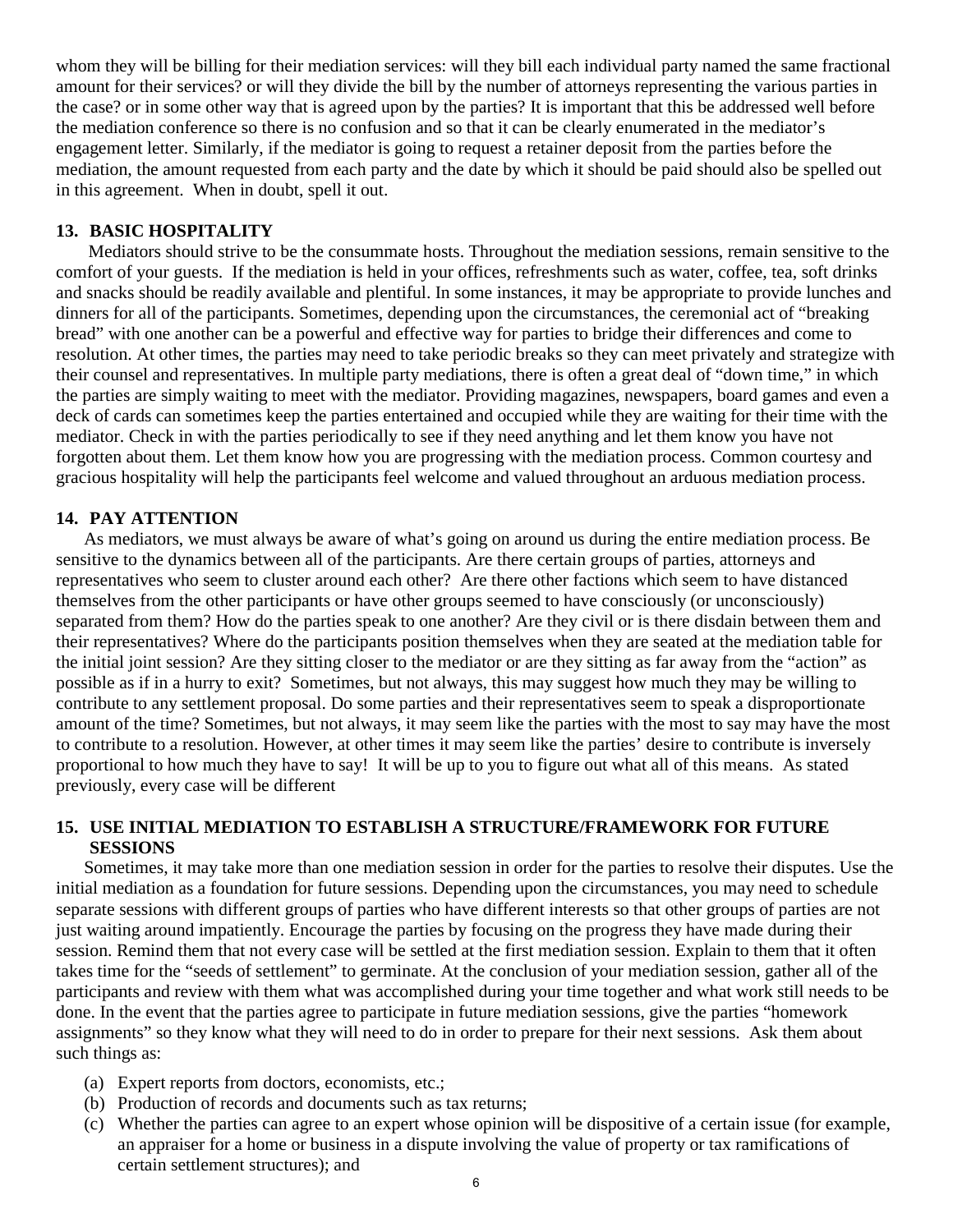(d) Who will agree to serve as "lead attorney" for the purpose of contacting the mediator when everything is gathered and the parties are ready for the next mediation session?

Wherever possible, it is recommended that you attempt to secure a specific date for your follow-up mediation sessions at the conclusion of the initial session, when the participants and key decision makers are still in the same room at the same time. Once the parties have left the mediation and scattered in their separate directions, a certain amount of momentum can be lost and it can be challenging to get the participants back together again.

### **16. ASK THE PARTIES AND THEIR REPRESENTATIVES FOR HELP**

As mediators, we usually know much less about the parties' disputes than anyone else. The parties, their lawyers and their representatives have lived with their cases for months, years and, sometimes, even decades. We should ask the parties how we can help them resolve their disputes. We should ask them whether there is any information they might need in order to help them better understand or evaluate their case or the other parties' positions in the case. Frequently, parties must have several reasons to justify changing their evaluations of their case. Sometimes, "new" or "different" information can provide them with the rationale to support such a change.

### **17. TAKE EXCELLENT NOTES**

During multiple party mediations, mediators will be challenged to carefully listen to all of the parties' interests, needs, motivations, concerns and settlement proposals. During private sessions, they will be asked to share certain information with other parties and keep other communications private and confidential. They will be asked to keep track of every settlement proposal and counter-proposal. At times, this can be quite confusing and exhausting. Relax. Take a deep breath. Take your time. Carefully review every proposal you are authorized to make with the parties and their counsel. Carefully review with them what you are authorized to share with others and what is not to be disclosed to anyone else. Repeat these steps every time in every private session. When in doubt, do not be embarrassed to ask the parties and their counsel for help and for clarification. Make sure you completely understand every settlement proposal you are authorized to communicate. If you do not understand the proposal, how can you accurately communicate it to someone else. There is a well-known maxim in the construction industry: "Measure twice. Cut once." This is also sage advice for mediators. Develop a note-taking system that will work for you. Whatever works for you is fine. Just do it.

#### **18. WRITE IT UP**

Helping the parties in a multiple party mediation can be a frustrating, challenging and exhausting process. Helping the parties in a multiple party mediation memorialize the terms and conditions of their mediated settlement agreement can be just as challenging, exhausting and frustrating. Mediators must make sure that they and the parties take as much time as is necessary to write up their agreement correctly. The process of drafting a mediated settlement agreement can sometimes take even longer than the negotiation stage of the mediation process. Anticipate this when you schedule the mediation conference. With respect to drafting mediated settlement agreements, technology can be a great ally. During your pre-mediation communications and conferences with the parties' attorneys, encourage them to bring their laptop computers with them to the mediation. Ask the attorneys (or one of them) to come with a template for the settlement agreement itself. While the precise terms of the settlement may be unknown prior to mediation, certain standard language and clauses are known in advance: identification of the settling parties, identifying the dispute being settled, preferred release language, governing law, binding effect and opportunity to confer with counsel and stipulations to venue for enforcement of the agreement, to name a few. Caution the attorneys that if they want the written settlement agreement to be confidential it must say so in the agreement. No confidentiality attaches to the written agreement unless the parties agree otherwise. § 44.405, Fla. Stat. If the parties are able to reach a full or partial agreement, their counsel can modify their existing settlement agreement forms and create draft agreements containing proposed language for the new mediated settlement agreement. The parties can then exchange these drafts with each other and review with their respective clients. The parties and their counsel may require numerous drafts to get it right, but it is worth taking the time to do it right. Mediators should also encourage attorneys to bring with them to mediation their preferred language for Releases. Through the years, there have been many cases in which parties settled their disputes at mediation, only to have the settlements collapse when they could not agree upon the language to be contained in the "Standard Release." Please don't let this happen in your mediation.